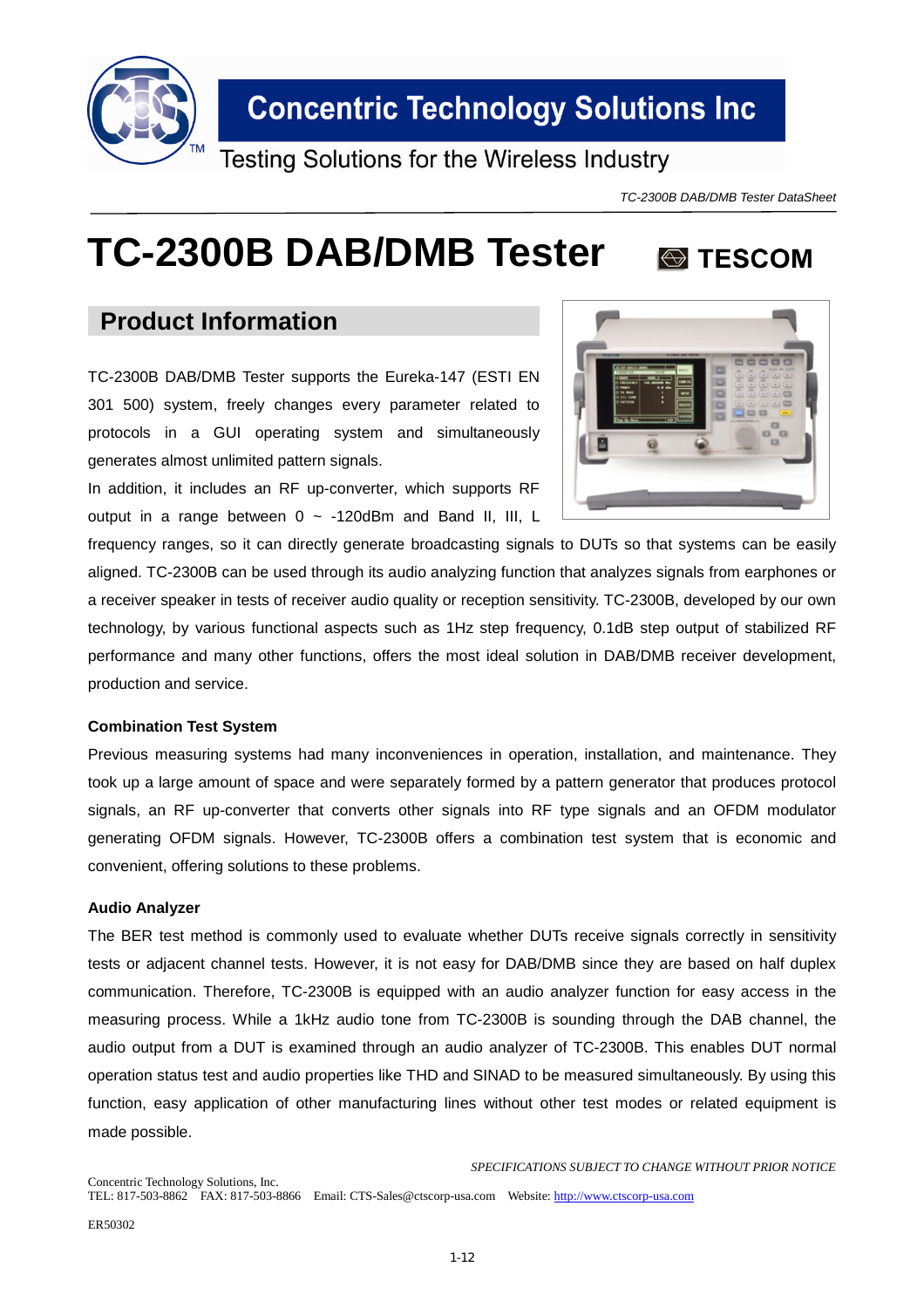

### **Testing Solutions for the Wireless Industry**

*TC-2300B DAB/DMB Tester DataSheet*

#### **Continuous Mode Audio Analyzer**

The DAB/DMB audio broadcasting signal consists of analog and digital converting processes. An analog audio signal is digitalized first and then it is archived by MPEG2 to be sent to DUTs. Then, a DUT that receives the digital signal extracts archived data and the received data is outputted through a speaker of a DUT. If there are too many errors during data transmission, there will be cracks in the audio signal. Therefore, if a single audio analyzer measures SINAD and distortion, there is the possibility of losing the partial crack of audio signal phenomenon. Therefore, TC-2300B is equipped with a Continuous Mode Audio Analyzer function in order to prevent this problem. In this mode, an audio signal is continually analyzed for a set time period and the status of the partial loss of a signal is displayed as a number. When previous audio analyzing methods and Continuous Mode analyzing are used together, the ideal measuring environment is created for digital signals such as DAB/DMB.

#### **Ensemble Multiplexer**

Previous systems such as a pattern generator had to use a broadcasting pattern (ETI file) produced by another PC-program after a download. If there is a protocol test, then related variables should always be of concern. However, changing variables requires regeneration of a pattern by using a computer, and a download process is required every single time it happens. TC-2300B is equipped with an ensemble multiplexer so that there is a very convenient working environment for changing variables. A protocol test is also included; protocol variables can be changed using an internal GUI program and an applied signal is produced and transmitted in real-time following the change.

### **Reconfiguration, Announcement, TII**

TC-2300B supports high-tech protocol tests such as Reconfiguration, Announcement and TII. While the broadcast is occurring, reconfiguration notifies DUTs in the receiving process of any important signal changes such as MCI (Multiplex Configuration Information). Therefore, synchronization between TC-2300B and DUTs is sustained even if the variable is changed in the middle of a process. In order to obtain this function, both current and future MCI related variables are used to ensure proper communication. TC-2300B offers a setup screen on which the user can change variables for the reconfiguration function. Announcement is a function for a compulsory situation or automation functions. For example, if there is an emergency situation, then an announcement function is activated. This function changes the channel for every listener so that they can hear the emergency message or announcement.. Alternatively, it can also be used by the user to set the channel to change to a specific program at a specific time. TC-2300B offers a screen that the user can use to change the announcement function, and it transmits announcement related FIG for compulsive channel changing.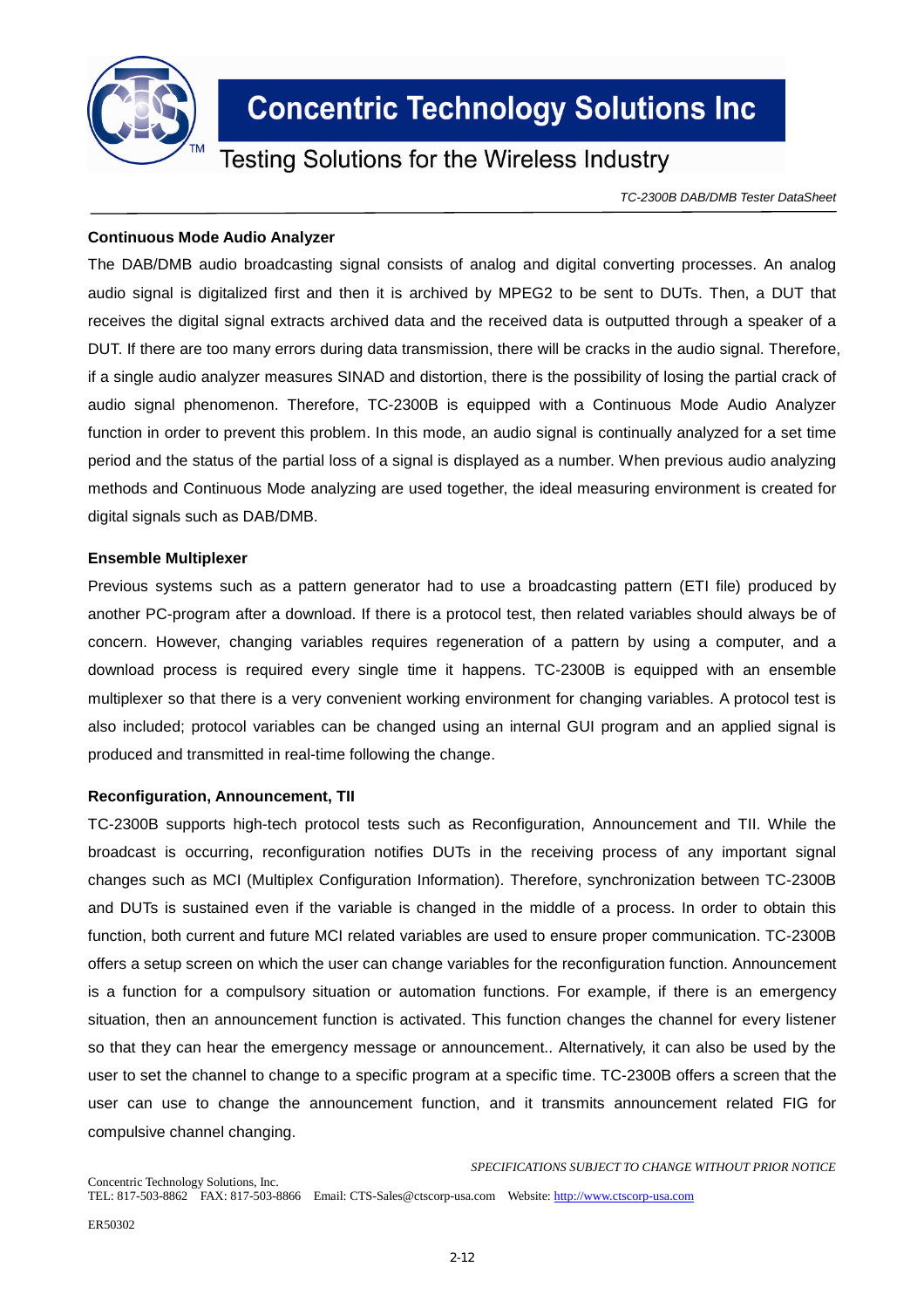

### **Testing Solutions for the Wireless Industry**

*TC-2300B DAB/DMB Tester DataSheet*

TII (Transmitter Identification Information) appoints an ID to every transmitter and transmits it through Null space, which is sent for every frame for various applications such as current location checking. TII can be on or off on TC-2300B. Additionally, the ID is changeable and double ID transmission is available. If two IDs are transmitted, the operation environment is also changed as if two transmitters were working at the same time.

### **Support Packet Mode**

TC-2300B enables the Service Component to be set to be in a packet mode and its related variable is also changeable for packet mode measuring. This mode is used for many functions such as BWS, TPEG and EPG. When there is an application test using a packet mode of TC-2300B, a coded file should be downloaded into the internal memory of TC-2300B. Alternatively, real-time data transmission into TC-2300B is also possible through a connection with a personal computer.

### **Support Pattern Data Transmission for BER Measurement**

For measurement of performance of a DUT, BER measurement is essential. For this, TC-2300B offers a function that fixed pattern data is transmitted into the data channel. In order to measure BER, the BER measuring test mode of the DUT is needed. For easy BER measuring, set DUT to receive a certain type of fixed pattern data and show 'bit error' if the received information is not equivalent to the fixed pattern data. Therefore, if BER test mode is set to DUTs and it is applied to a mass-production line, there is high productivity and more accurate measuring is possible.

### **ETI Test Solutions**

The ETI file describes the characteristics of a signal suitable for transporting a full DAB Ensemble, comprising a number of sub-channels and a formatted Fast Information Channel (FIC), between the DAB Ensemble provider and the Transmission network provider. It means that if the ETI file is recorded specific broadcasting station's DAB/DMB signal, it contains all information about that station's. Using this file with the TC2300A/B's ETI function, that specific broadcasting station's DAB/DMB signal could be regenerated in the LAB.

### **Key Feature**

- Support Eureka-147(ETSI EN 301 400) protocol
- Combination test equipment (OFDM modulator + RF up-converter + Ensemble multiplexer)
- Supports BAND II, III, L (87.5MHz ~ 108MHz, 174MHz ~ 250MHz, 1452MHz ~ 1492MHz)
- 0 ~ -120dBm RF output range

*SPECIFICATIONS SUBJECT TO CHANGE WITHOUT PRIOR NOTICE*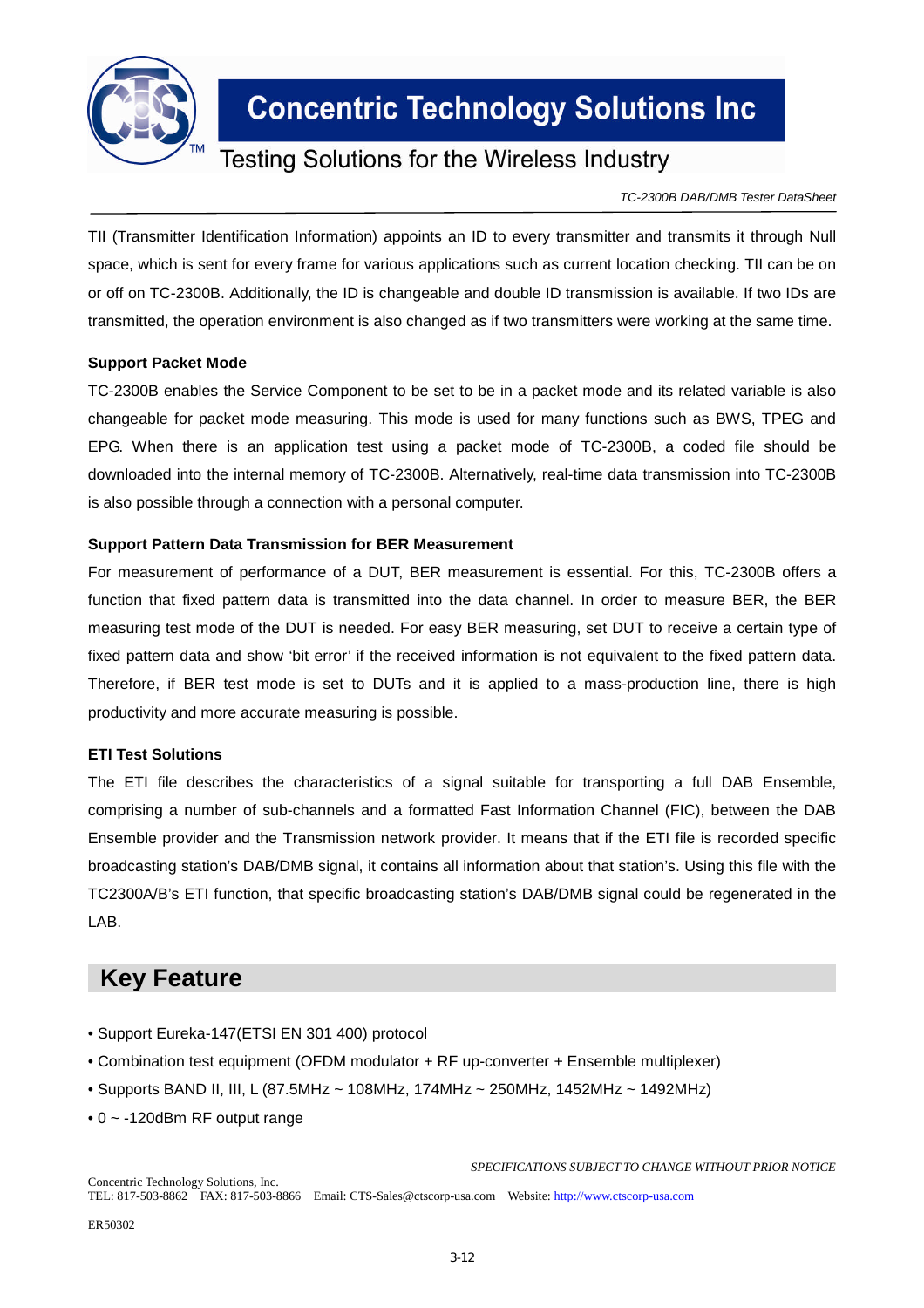

### **Testing Solutions for the Wireless Industry**

*TC-2300B DAB/DMB Tester DataSheet*

- Support I-Q output port
- Built-in 512Mbyte Flash memory to store Video or Audio stream data(up to 1072Kbps)
- Transmit fixed patterns for BER measurement
- Built-in Audio Analyzer (SINAD, Distortion, Frequency, Level)
- Audio discontinuation test function for measuring digital audio quality
- FM modulation signal generator
- Support Reconfiguration, Announcement, TII
- ETI function support
- Easily upgradeable by use of flash memory
- High speed external data port to support external Audio or Video up to 600Kbps
- User definable screen
- GPIB and RS232C Remote Control port
- CE certification: EN 61010-1:2001, EN 61326:1997+A1:1998+A2:2001+A3:2003, EN 61000-3-2:2000, EN 61000-3-3:1995+A1:2001

*SPECIFICATIONS SUBJECT TO CHANGE WITHOUT PRIOR NOTICE*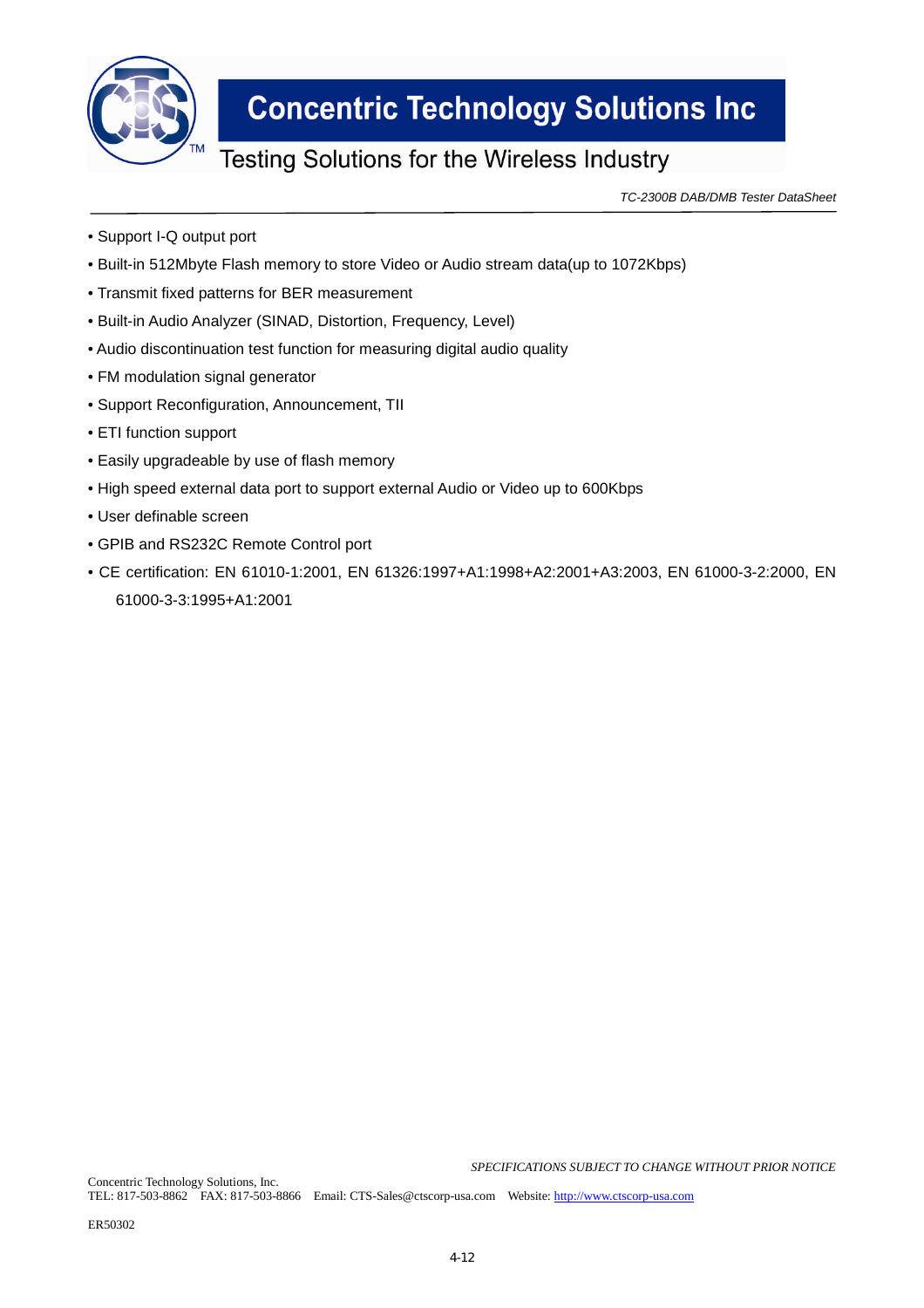

### **Testing Solutions for the Wireless Industry**

*TC-2300B DAB/DMB Tester DataSheet*

### **T-DMB Receiver Measurement Application**

### **Function Test**

The function test is, according to specific rules, simple judgment by the eyes alone is unlikely to measure specific details about the performance of a DUT. This method was developed as a final quality check for factories or for a temporary check. In this method, the antenna is connected to the RF output to transmit an audio or a video sample stored in the internal memory to DUTs at maximum power to evaluate how DUTs receive the data. Regardless of how many DUTs there are and without any other test equipment, only one TC-2300B is necessary to perform this test.

### >>>Function Test Using TG2300B



### **Receiving Sensitivity Test**

The Receiving Sensitivity Test is the most important test because losing receiving Sensitivity means a lack of receiving performance in real environments. Generally, the test method is a transmitter sending data at a low level and DUTs receive the data. Subsequently, receiving sensitivity performance is judged by examining the purity of the test-received data.

According to the European Standard EN50248 Characteristics of DAB receivers, which defines standards of DAB receiver performance, when -81dBm level of signal is received, the BER test result should be over  $10^{-4}$ However, it is known that the level of signal should be over -96dBm

In building receiving sensitivity environments, as well as eliminating obstacles, which are harmful to signal activity, and choosing methods like BER, accurate path loss from a signal generator and a receiver should be considered as an important mater. It is also essential that DUTs are properly setup for the test method. We offers various types of antenna couplers, TEM Cells and shielding equipment. Using those items, customers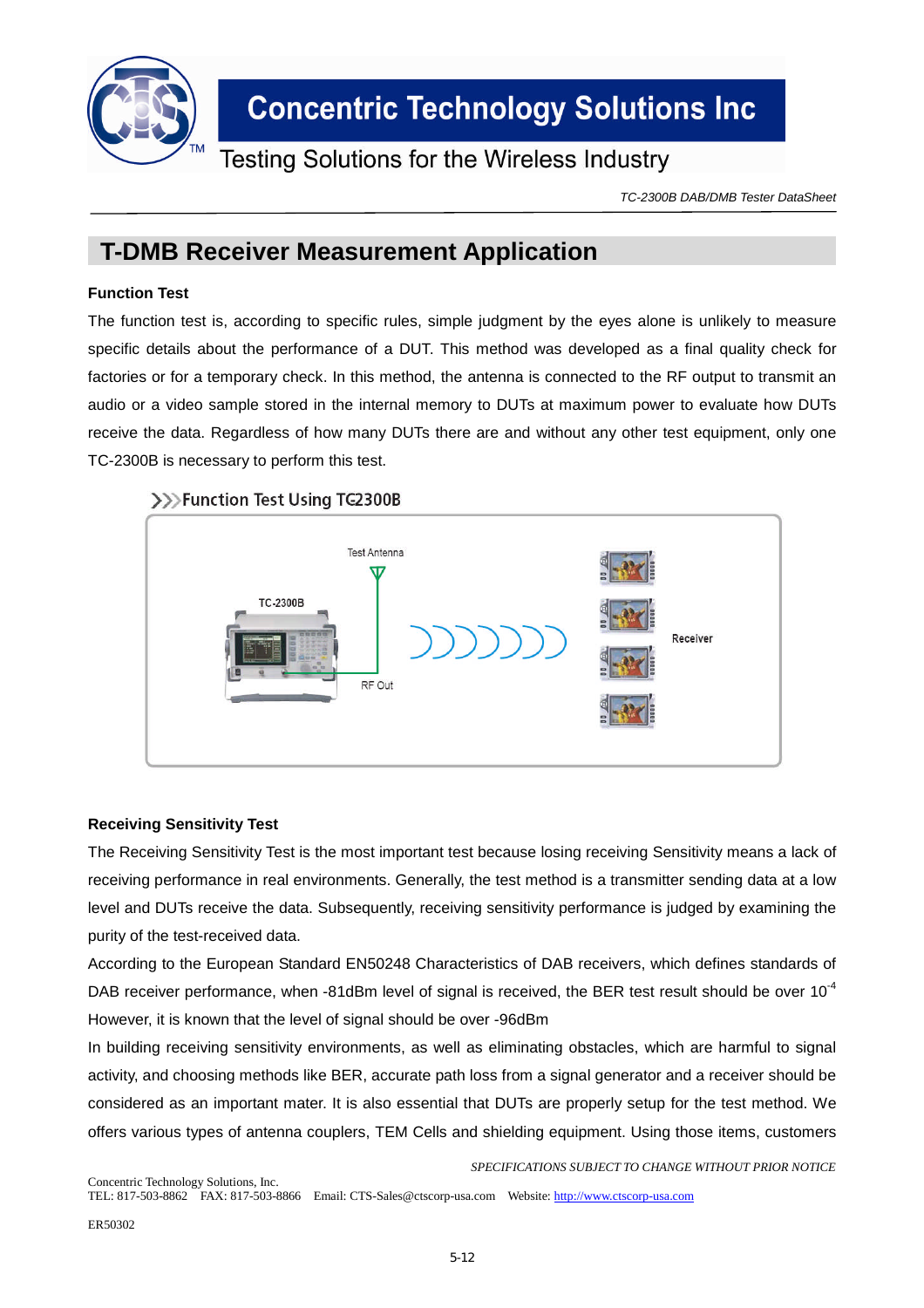

### **Testing Solutions for the Wireless Industry**

*TC-2300B DAB/DMB Tester DataSheet*

can solve connection and shielding problems. In addition, accurate measurement is guaranteed since the same connection and shielding environment eventually produce such a regular path loss.

For BER test, the prominent method in performance test of a receiver, TC-2300B supports a function of a fixed pattern transmission or PRBS through a data channel. For the BER method, at a receiver, the front and rear sides of Viterbi decoder should have a function to check BER. If one does not have such a function, the BER test is also possible through the audio performance measurement method. The method is to transmit an audio tone from TC-2300B to the earphones of a DUT. The audio tone from the earphones of a DUT comes back into internal audio analyzer of TC-2300B to judge receiving performance by measuring SINAD and THD. This method has already been demonstrated to be accurate by many companies and also detects inferiority of the receiver's audio I/O.



### >>>> Receiving Sensitivity Measurement by the Audio Measuring Method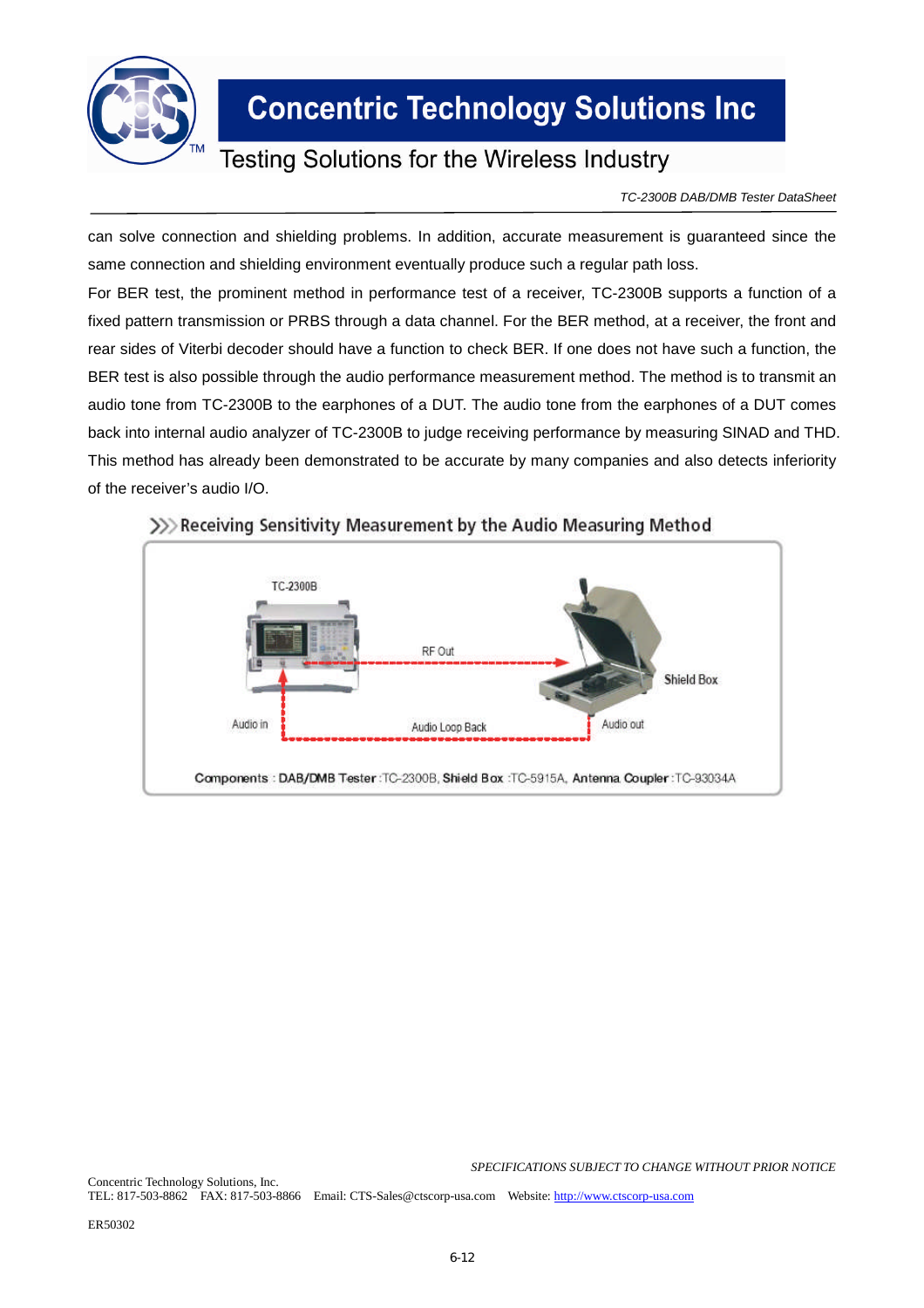

### **Testing Solutions for the Wireless Industry**

*TC-2300B DAB/DMB Tester DataSheet*



### >>> Receiving Sensitivity Measurement by the BER Measuring Method

### **Adjacent Channel Test**

Adjacent channel measuring is to measure how a receiver is influenced from inference of a adjacent channel. Thus, two signal sources are required for such measurement. Therefore, two TC-2300Bs or connecting general IQ signal generators at the IQ port of TC-2300B is required. The measurement method is to set the wanted signal to -70dBm and the interfere signal to -40dBm, which differs 30dB from the wanted signal. Then, transmit signals from both sides to observe how accurately a receiver receives the wanted signal. Simultaneously, make sure that the receiving status is more than 10<sup>-4</sup> by BER measurement. At the output of an adjacent channel, the sensitivity of an adjacent channel should be about 30dB, which is the minus value of the wanted signal. The European Standard EN50248 defines the requirement of Adjacent Channel selectivity as grater than 30dB but usually 36dB is used. Similar to the receiving sensitivity method required, an adjacent channel measurement should also have a path loss, shielding condition. Additionally, audio testing can be done instead of BER testing.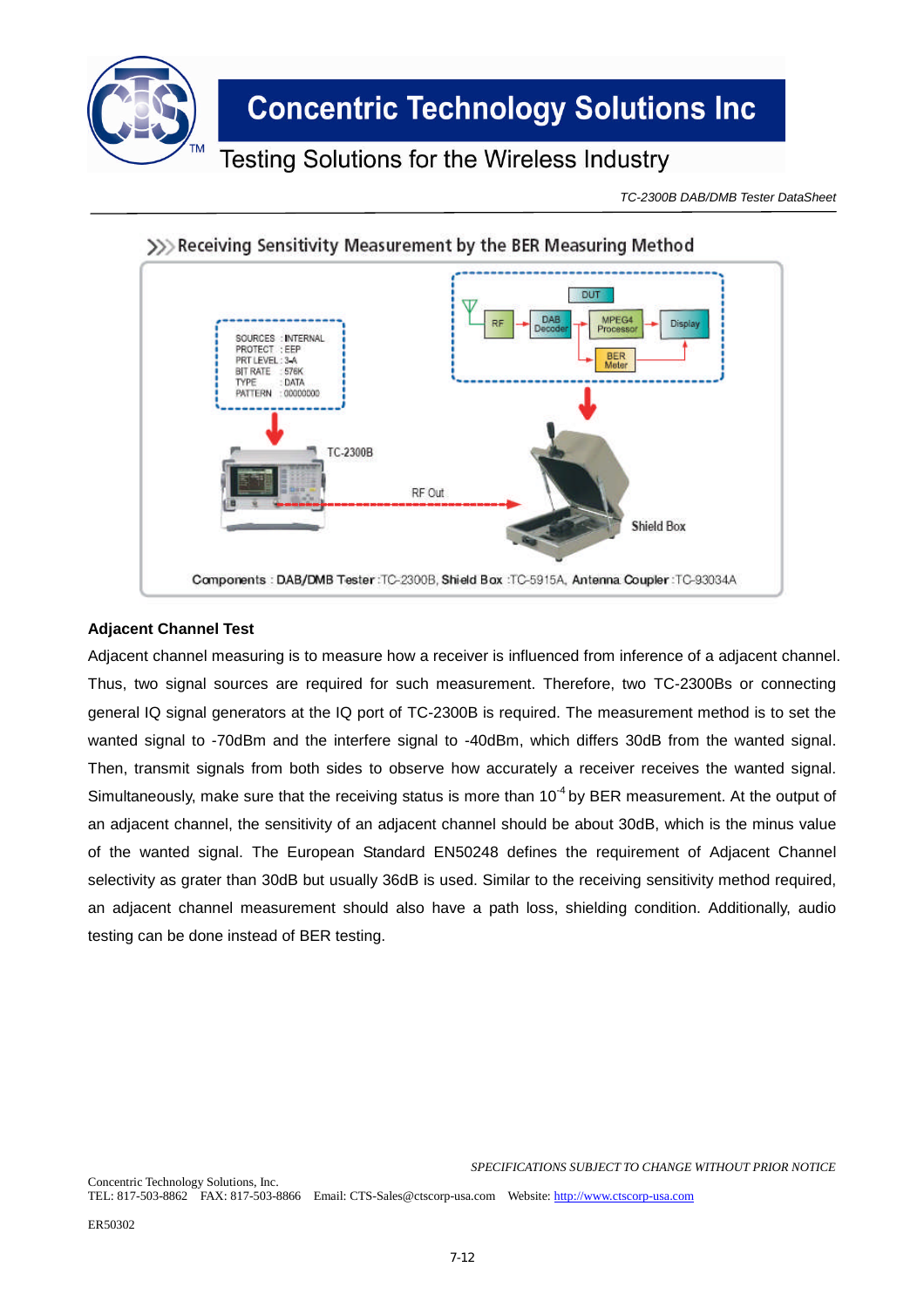

### **Testing Solutions for the Wireless Industry**

*TC-2300B DAB/DMB Tester DataSheet*



### **Mass Production System Lineup**

The most significant aspect in mass production system lineup is efficiency. In contrast to the cost, fast, accurate, and quantitative measurements are the essential aspects in the whole producing procedure. With our experiences and know-how, We offer TC-2300B, suitable shielding equipments, antenna couplers and signal distributors that are the most ideal items regarding RF test environments and manufacturing efficiency. Generally, by using TC-94006A, a distributor can use a maximum of six receivers to measure simultaneously. Inside shielding equipment, depending on the type of receiver, a receiver and interface will use an antenna coupler or a jig. Additionally, every measurement can easily be automated by a RS-232C or a GPIB interface.



*SPECIFICATIONS SUBJECT TO CHANGE WITHOUT PRIOR NOTICE*

Concentric Technology Solutions, Inc. TEL: 817-503-8862 FAX: 817-503-8866 Email: CTS-Sales@ctscorp-usa.com Website: http://www.ctscorp-usa.com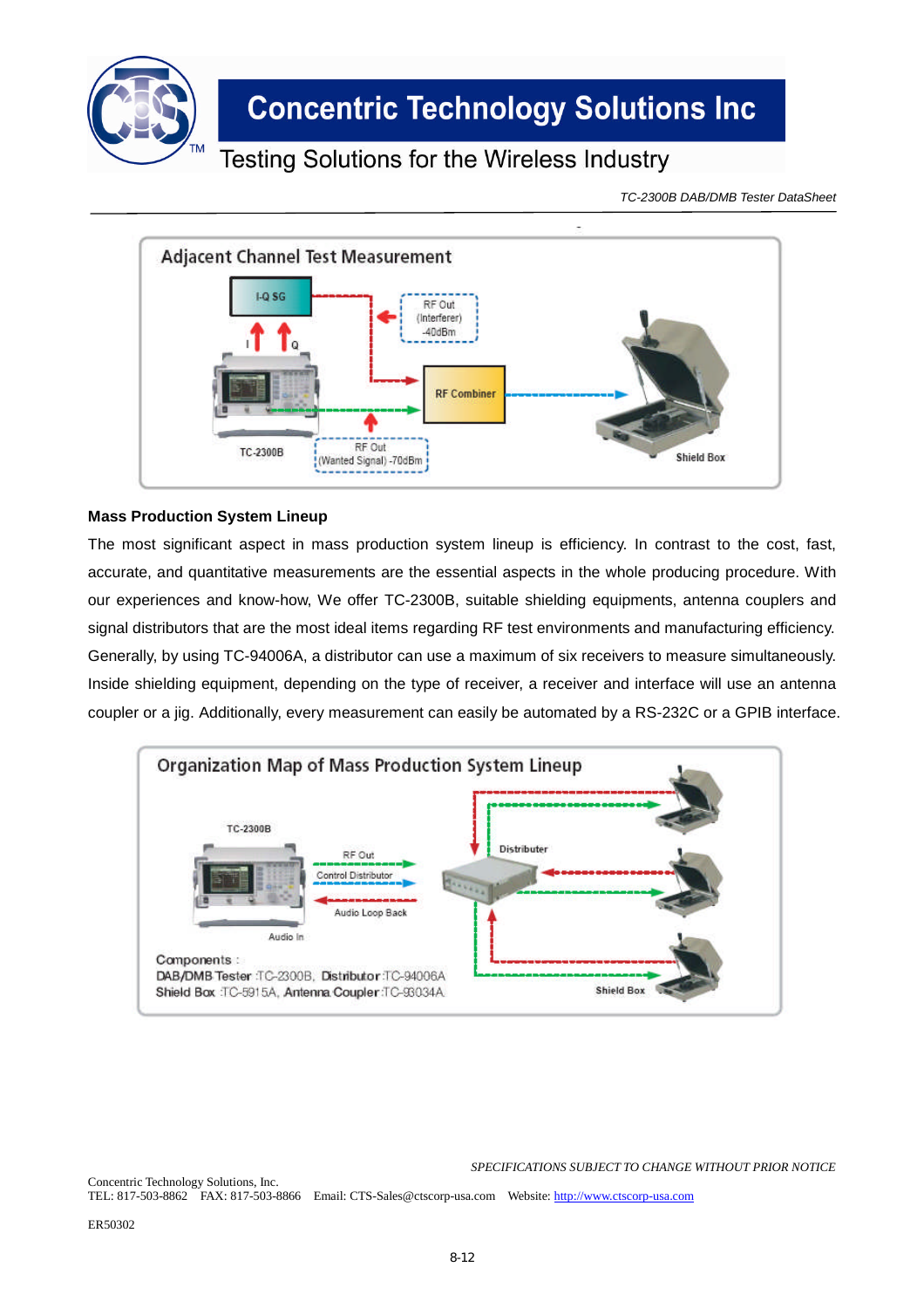

### **Testing Solutions for the Wireless Industry**

*TC-2300B DAB/DMB Tester DataSheet*

### **Specifications**

#### *Frequency*

- Range: BAND □, □, L (87.5MHz ~ 108MHz, 174MHz ~ 250MHz, 1452MHz ~ 1492MHz)
- Resolution: 1Hz
- Accuracy:  $\pm$  1ppm/year @ operating temperature

#### *Output Level*

- Range:  $0dBm \sim -120dBm$
- Resolution: 0.1dB
- Accuracy: ±1dB
- Impedance: 50ohm

#### *VSWR:* Better than 1:1.5

#### *Modulation*

- OFDM (Orthogonal Frequency Division Multiplex)
- D-QPSK (Differential Quadrate Phase Shift Keying)
- FM

#### *Frequency Reference*

- Internal Reference & Stability: 10MHz,  $\pm$  1ppm/year @ operating temperature
- External Reference: 10MHz (0dBm ~ +20dBm MAX)

#### *Audio Analyzer*

- Input Impedance: High
- Input Range: 100mVpp ~ 5Vpp
- Test Parameters: SINAD, Distortion, Level, Frequency, Audio discontinuation

### *I-Q Out Port*

 $\bullet$  Output Voltage:  $\pm$  1Vpp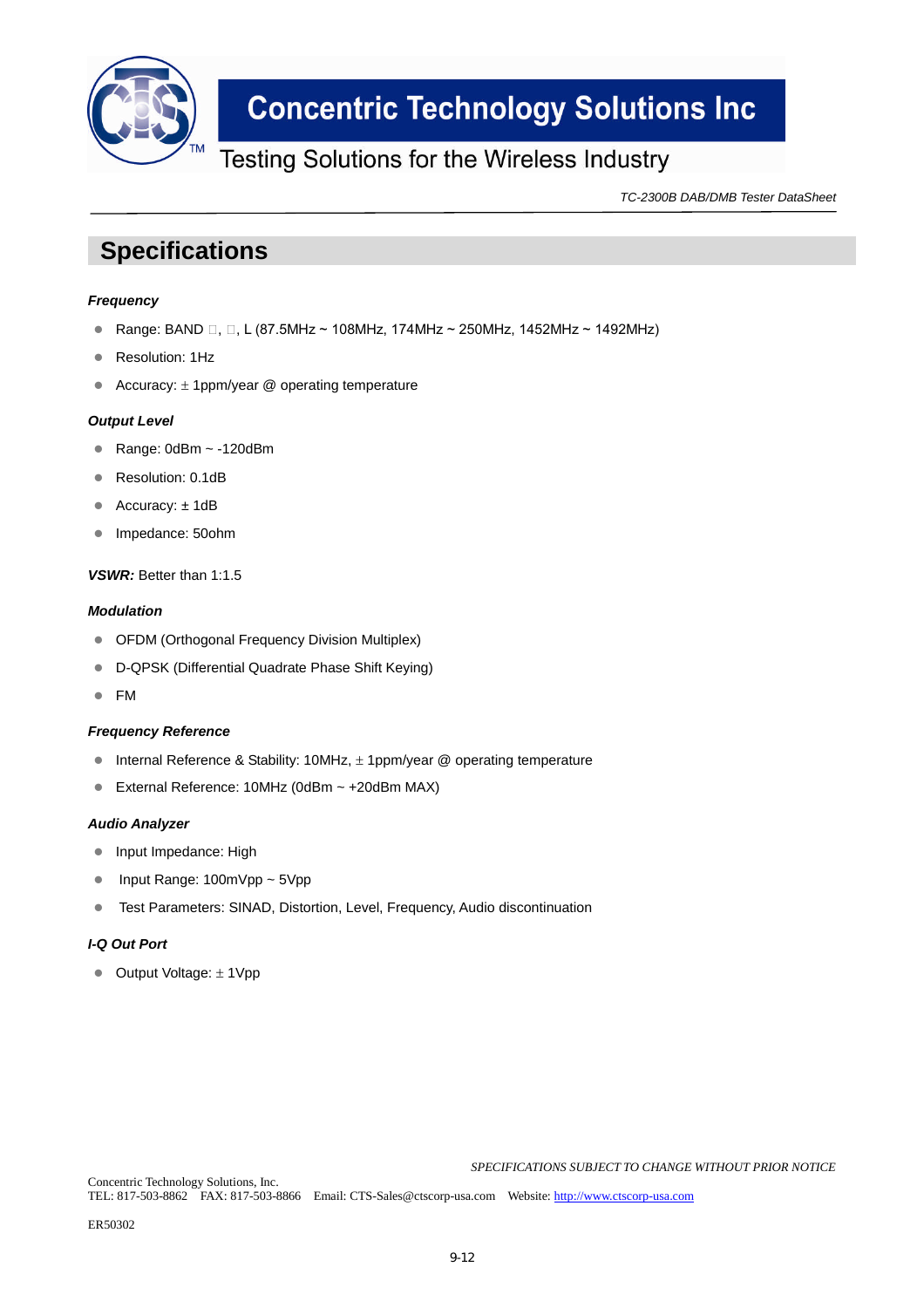

### Testing Solutions for the Wireless Industry

*TC-2300B DAB/DMB Tester DataSheet*

#### *DAB/DMB Protocol Testing*

- Fully supports Eureka-147
- **Most Protocol Parameters can be edited**
- Transmission modes □, □, □ and □
- **Support six services with two fully editable services**
- Support 10 service components with two fully editable service components
- Support TII (Transmitter Identification Information)
- **Support Multiplex Reconfiguration Test**
- **Supports Announcement Test**
- All labels are editable (Ensemble, Service, Service Component)
- DLS (Dynamic Label Segment) is editable
- Built-in MPEG encoder (MPEG-1, MPEG-2) to generate Audio Signal Test Tone
	- Audio Frequency, Audio Bit Rate are editable
	- Support Stereo/Joint/Dual/Mono mode

#### *Remote Programming Ports*

- GPIB
- **RS232C**

#### *Miscellaneous*

- Operating temperature: 5 ~ 40℃
- Line Voltage: 100 to 240VAC, 50/60Hz
- Dimension: 375(w) x 432(d) x 183(h) mm
- Weight: 9.5Kg

#### *Accessories Supplied*

- $\bullet$  3407-0004, N(m) to BNC(f) Adaptor, 1pc.
- 3806-0002, PC Application Program CD, 1pc.
- 4003-0044A, USB to RS232C cable, 1m, 1pc.
- 4006-0004,  $N(m)$  to  $N(m)$  cable, 1m, 1pc.
- 4007-0001, BNC(m) to BNC(m), 1m, 2pcs.
- TC-92080A, Helical Antenna, 1pc.

### **TC-94006A Distributor**

*SPECIFICATIONS SUBJECT TO CHANGE WITHOUT PRIOR NOTICE*

Concentric Technology Solutions, Inc. TEL: 817-503-8862 FAX: 817-503-8866 Email: CTS-Sales@ctscorp-usa.com Website: http://www.ctscorp-usa.com

ER50302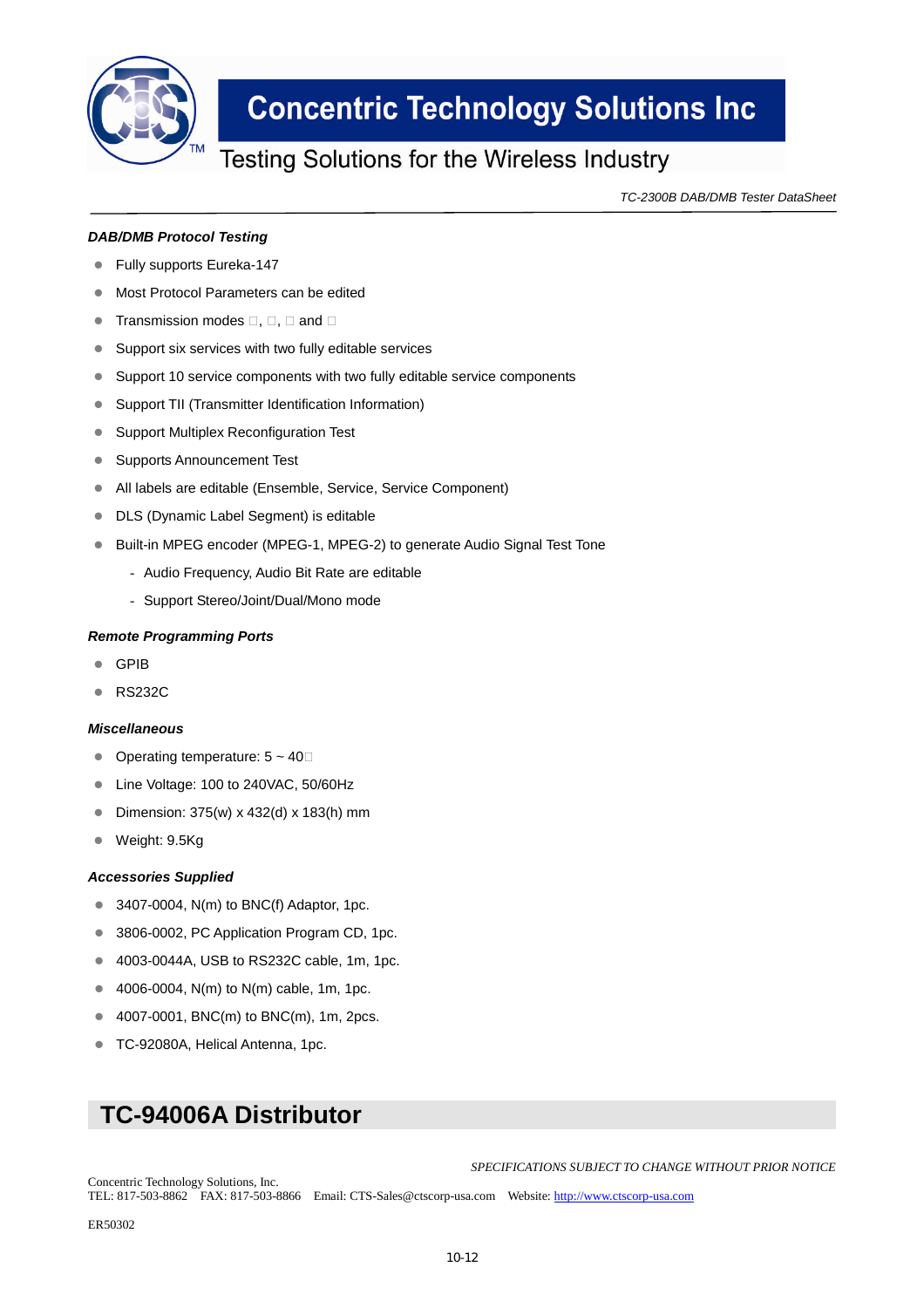

### **Testing Solutions for the Wireless Industry**

*TC-2300B DAB/DMB Tester DataSheet*

The TC-94004A Distributor is a signal distributor that has an audio multiplexer and RF divider. It divides one RF input into six and combines six RF signals into one. In addition, through TC-2300B, up to six audio output signals can be individually changed to sound. By using the TC-940006A, a maximum of six DUTs can be measured using one TC-2300B. Thus, it is very effective for production efficiency.

#### *Audio Multiplexer*

- Audio Output port: 1 BNC(f)
- Audio Input port: 6 BNC(f)
- TC-94006A Distributor Control Port
- Audio Input Range: 100mVpp ~ 5Vpp
- Channel switching time: less than 3ms
- Expected life (relay switch time):  $10^8$

#### *RF Divider*

- RF Input port: 1 N(f)
- RF Output port: 6 SMA(f)
- Frequency Range: 1 to 500MHz
- $\bullet$  Insertion Loss (dB): 7.8 $\pm$ 1.2 at 200MHz
- Amplitude Unbalance (dB): 0.5(Max.) at 200MHz
- $\bullet$  Isolation (dB): 26(Typ.), 18(Min.) at 200MHz
- Phase Unbalance (Degrees): 8(Max.) at 200MHz
- VSWR: Less than 1.3 at 200MHz
- Power Input: 1W max.
- Internal Dissipation: 0.5W max.

#### *Miscellaneous*

- Dimensions : 250(w)×320(d)×92(h) mm
- Weight: 3kg

#### *Accessories Supplied*

- <sup>■</sup> 1901-0002, 50Ω Termination, SMA Type, 6pcs.
- 4002-0013, RG223, N(m) to SMA(m) cable, 2m, 6pcs.
- 4007-0005, RG58, N(m) to BNC(m) cable, 2m, 6pcs.

*SPECIFICATIONS SUBJECT TO CHANGE WITHOUT PRIOR NOTICE*

Concentric Technology Solutions, Inc. TEL: 817-503-8862 FAX: 817-503-8866 Email: CTS-Sales@ctscorp-usa.com Website: http://www.ctscorp-usa.com

ER50302